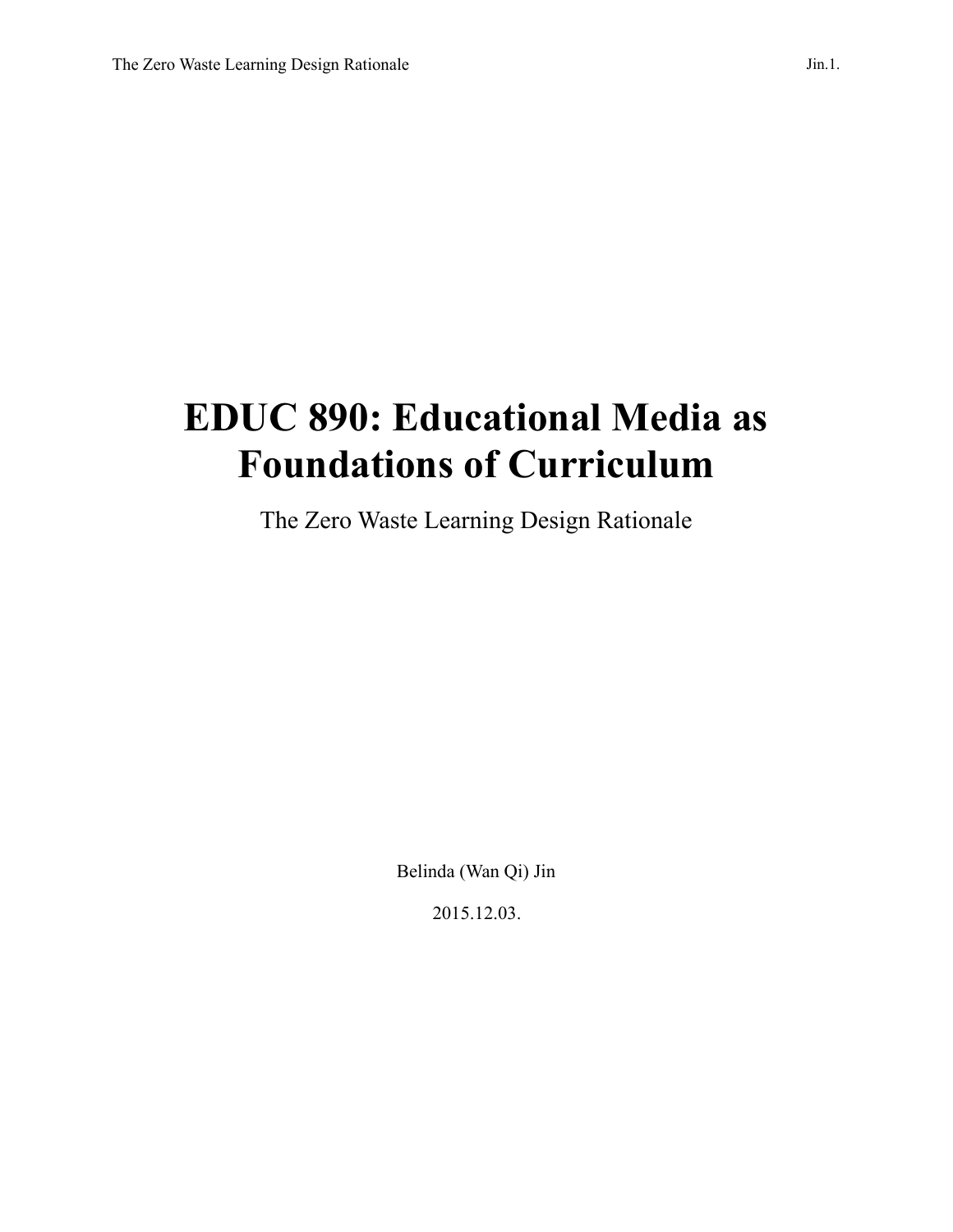#### **Zero Waste Website Link:** <http://zero.belindajin.com/>

#### **Learning Problem**

## *Zero Waste Background*

Waste is the symbol of inefficiency in any modern society and a representation of misallocated resources. Global solid waste volume is estimated at about 11 billion tons per year in 2011. To illustrate this magnitude, one can circle the equator 300 circles the equator using 2.5 ton trucks. Per capita solid waste generation is approximately 1.74 tons/year in the world. Globally, 120 - 130 billion tons of natural resources are consumed every year and produce around 3.4 to 4 billion tons of municipal solid waste (Giljum et al., 2008; Chalmin & Gaillochet, 2009). This large amount of waste has also created huge pressure for governments to manage waste in a more sustainable manner (Shekdar, 2009). Based on this, Metro Vancouver has provided a "sustainable" framework "Zero Waste" to solve waste problems. For its waste management, Metro Vancouver has set a goal to increase the rate of diversion (recycling and composting) from the current 55% to 70% by 2015 (Vancouver Debates Zero Waste).

## *SFU Sustainability Zero Waste initiatives program*

SFU takes part in the Metro Vancouver sustainable framework and focus more on the responsibility to reduce our environmental footprint in a big way (Simon Fraser University). SFU Sustainability has created part of strategic plan for waste reduction that aims to double the amount of waste we recycle or compost by 2015, while diverting 70% of our waste from landfills(Simon Fraser University). Along with other regional higher education institutions, SFU is pioneering standardized four bin recycling stations across all its campuses. In addition, SFU Sustainability also established a Zero Waste webpage to educate adult students and staff on the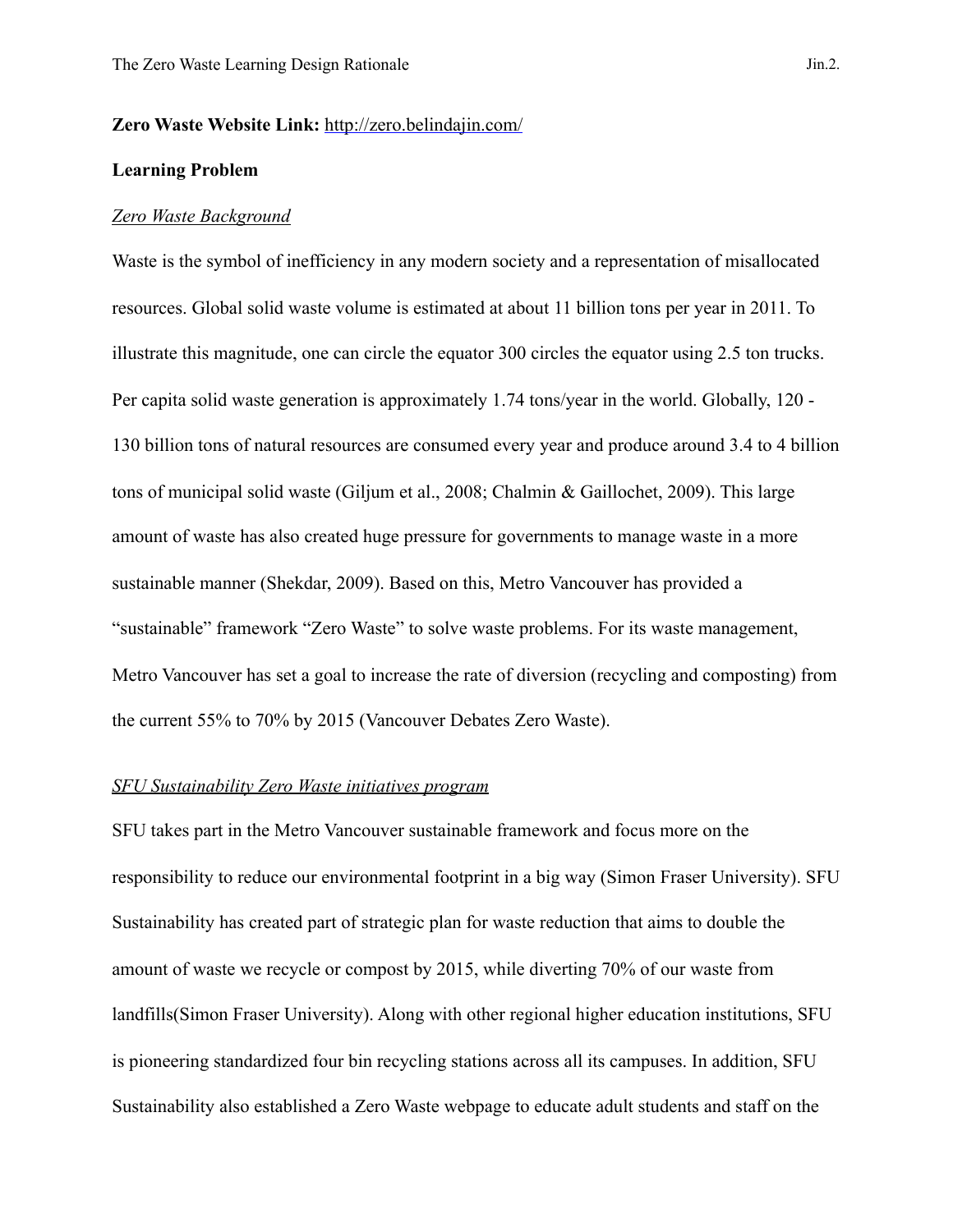four new Zero Waste stations and corresponding symbols and signage, in order to becoming a leader in waste management practice.

# *Problem through learning material*

The SFUChildcare Society, where I am employed, is strong encouraging to increase sustainability initiative with the early childhood education and also implementing the Zero Waste program. Scholar Sue Elliott (2010) appealed for early childhood practitioners to incorporate children's learning towards sustainable living as an "essential element of early childhood teaching" (p. 34), which will bring the "powerful window of opportunity … to play an active and significant role"in assisting young children and families to understand sustainability issues, concepts and practices (p.34). The concept of Zero Waste has tremendous value in educating young children to participate and civically engage in society in their early stage of development. Although SFU Sustainability provided a specific text introduction for both adults students and staff to recognize 4-stream Zero Waste stations, the recent site is imperfect-especially for young children. The current SFU Sustainability Zero Waste online page did not offer specific lessons for preschool program children. During my work, many of my students still frequently asked in which bin they should put different types of garbage, such as milk bottles, papers, food scraps and etc., which bin to put their food scraps in after the lunch and wondering whether some used paper wrapper is recyclable.

The reason for this is because children are very young, differ from adult learners (Bransford, Brown, & Cocking, 2000) and find it difficult to learn through written words. The acquisition of sight vocabulary can be one of biggest concerned for them. The text is does not make it easy for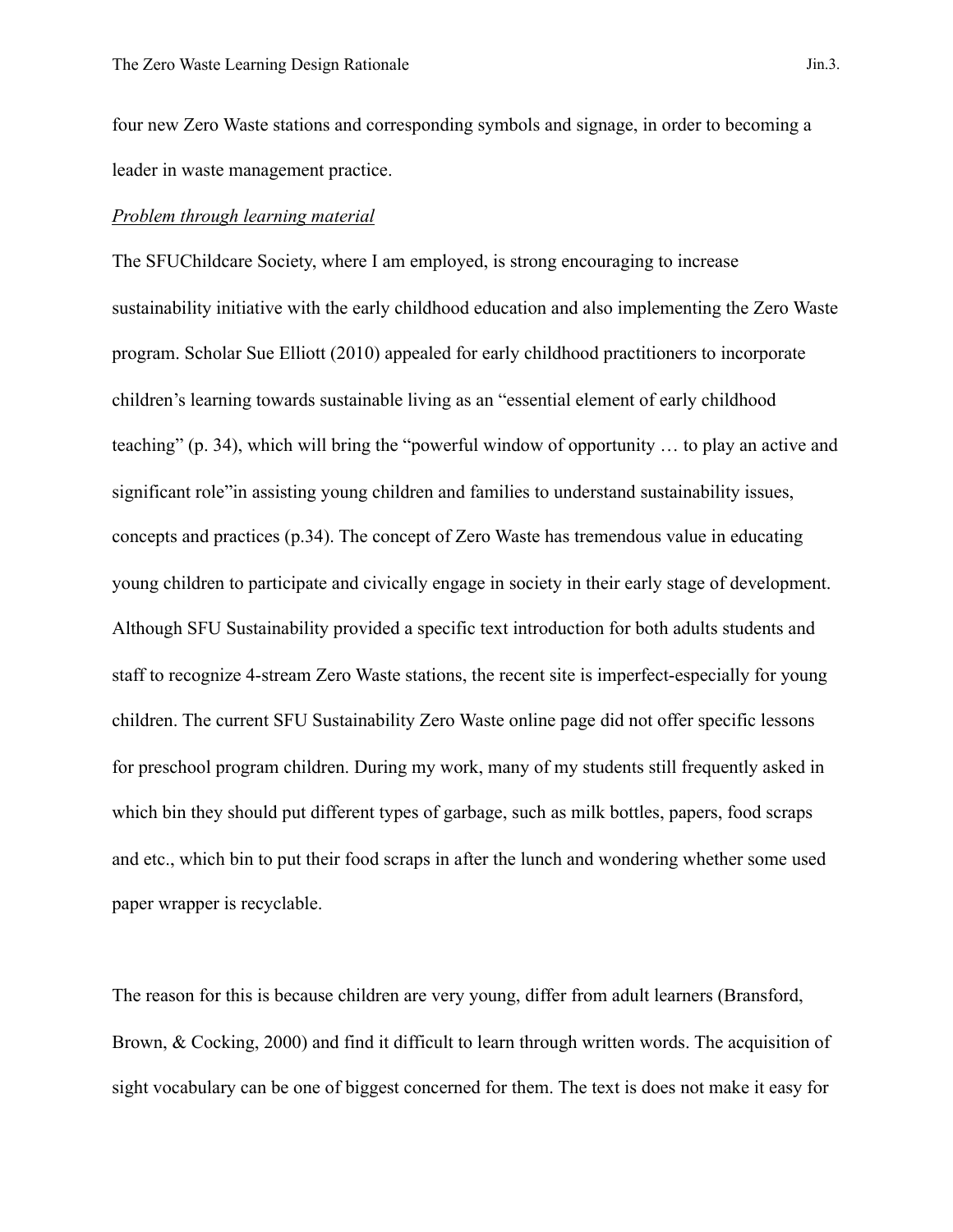them to apply what they read in their recycling practices. Marianthi Papadimitriou (1997) in his article, *The Impact Images Have on Children' s Learning in Hypermedia Environment,* stated that, because of the concerned of vocabulary, many children, especially preschool children, are unable to shift attention from the "less salient but more relevant cue, from pictures to letters, when the visual and verbal stimuli is presented simultaneously" (p.5). In addition, in *Digital Natives, Digital Immigrants,* Prensky (2001) also claimed that "our students today are all 'native speakers' of the digital language of computers, video games and the internet. … They prefer [the] graphics before [the] text rather than the opposite" (p.1-2). This shows young children focus and recognize pictures better than they do with words. Teaching the young age group of 3 - 5 year olds often occurs through social interaction with an adult who is reading or reacting to some form of media. One factor that affects this learning is the iconicity – realism – of the pictures presented, with greater iconicity leading to better learning (Ganea, Pickard & Deloache, 2008).

In this way, I decided to design a basic the Zero Waste site for 3 - 5 years old children at SFU Childcare Society. The Zero Waste website will provided active curriculum for children through realistic images, informative videos, and interactive games, which will easily engage them to learn about our environment. The desired result is to empower them as proponents of a safer and healthier world and to care for planet earth. By using the Zero Waste site, young students not just learn from what they are seeing and hearing, and they will also have opportunities to learn through virtual practice such as touching, doing, and moving from screen or keyboard (AbilityPath.org). So that they can grow up with an awareness about waste and the ingrained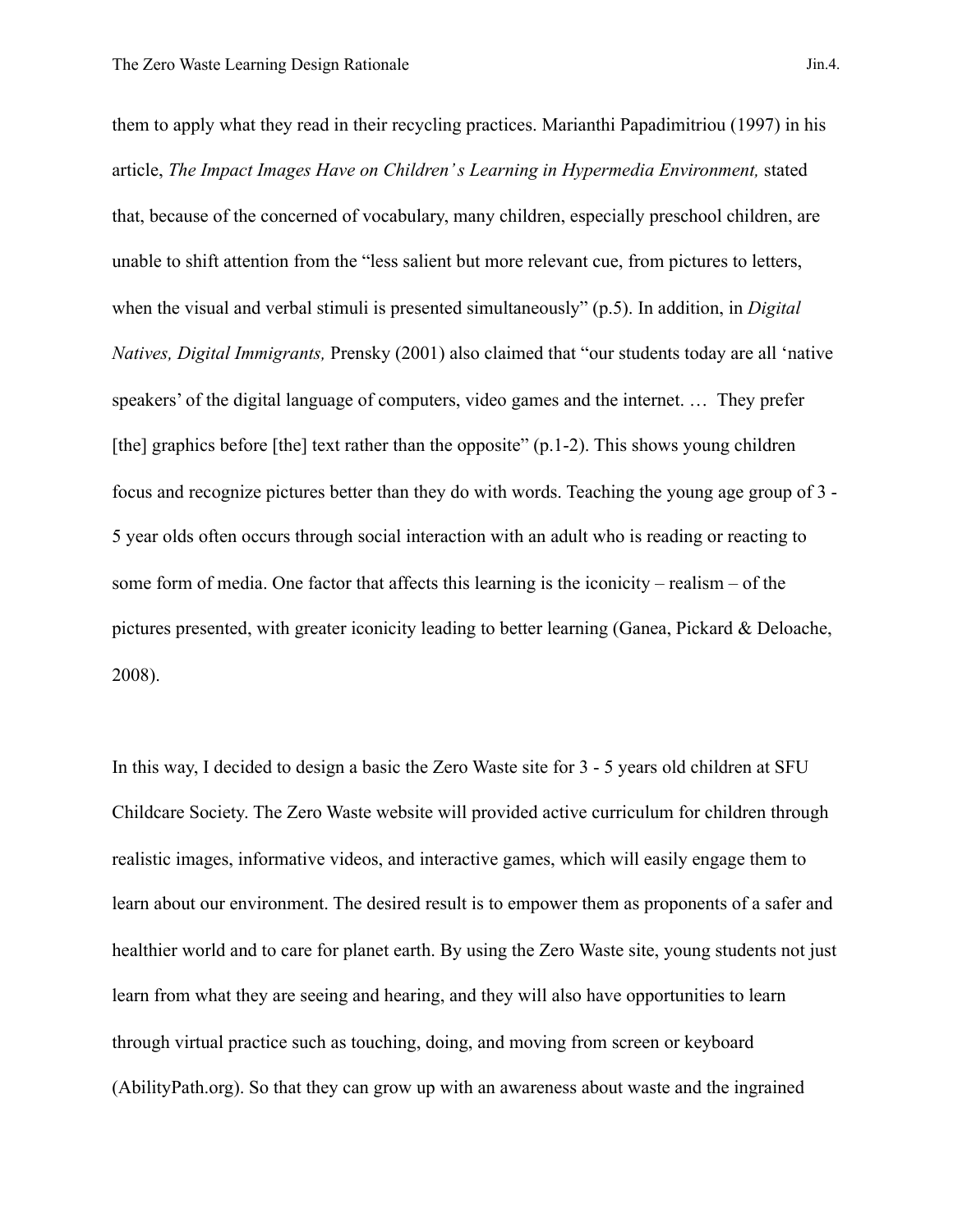good habits. Therefore, the Zero Waste site offers a variety of experiences to help children develop new strengths and interests of waste management that will broaden their understanding of the world at early age. In addition, it can be useful and educable curriculum material for both educators and parents for preparing children early education.

#### **Target Audience**

Based on the previously mentioned learning problems, the Zero Waste site will provide a unique learning environment for young children to visualize and illustrate knowledge and concepts. The website is primarily intended for the 3 - 5 years old children who are participating in preschool program at SFU Childcare Society. The SFUChildcare Society, as a part of SFU community, is a place where children are encouraged to learn through play, in a caring environment that fosters a sense of community.The site can support young children in early learning by showing them what is happening around their environment. Thus, the website brings preschool program children a broad variety of real life experiences in their early stage learning that will inspire curiosity, exploration and cooperation along with themselves and their parents and educators.

## **Learning Goal**

The primary learning goal of the Zero Waste website is to engage young children (3- 5 years old) in early environmental learning and to improve the way we look after our environment through Zero Waste management. Particularly, by listening, watching, and virtual practicing through Zero Waste site, young children should be able to learn about the concept of Zero Waste and understand how to recycle and compost garbage and utilize the four new waste stream Zero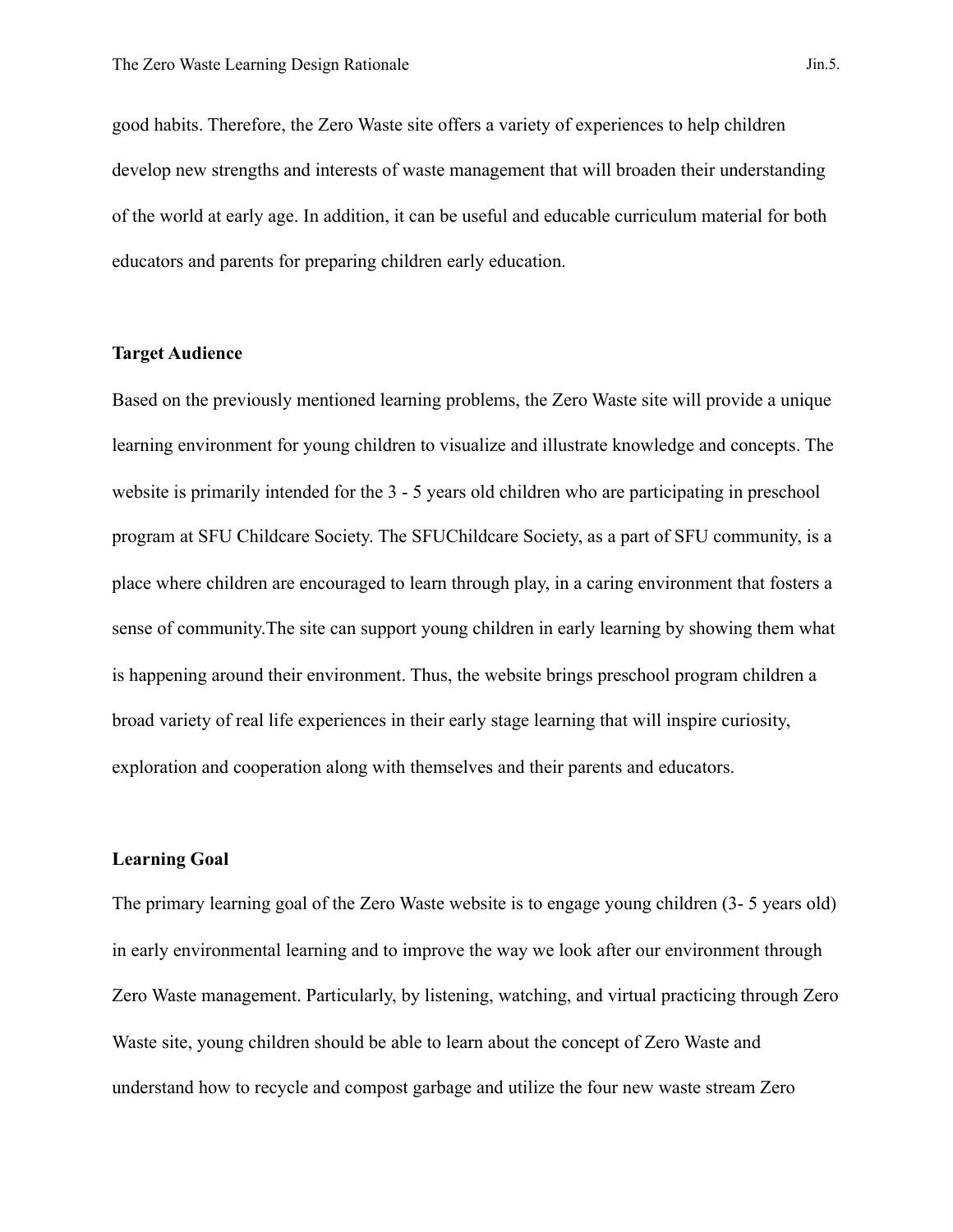Waste stations with high efficiency. In order to learn more about our surrounding environment through the Zero Waste website, children have ability to identify solutions to conflicts happening in our environment; in order to care for planet earth from their early age (Ministry of Education, 2007). Moreover, I hope the site can also be a great tool for adults (educators and parents) to prepare educational materials to support their children's learning and, in turn, to develop their behaviours, thinking, and formation of habits (Murray, 2008).

## **Design Document**

# *Context of use:*

The reason why I have chosen to design a Zero Waste website for my learning design is that the educational website is very powerful for visually presented information. The leader of ChildTrauma Academy Dr, Bruce D. Perry stated that "the human brain has a tremendous bias for visually presented information. [Videos, Images, Sounds and Digital Games] are very visually oriented and therefore attract and maintain the attention of young children"(Kneas, &Perry, para.5).I intend to design the site for preschool program children; at the same time, it can be used "on demand" for both educators and parents too. The website activity is designed to be used in conjunction with traditional face-to-face instruction between educators/parents and their children. The studies show that young children "who took all or part of their class online performed better, on average, than those taking the same course through traditional face-to-face instruction" (Means et al., 2009, p.xiv.). Since Zero Waste site is accessible by internet, early childhood educators and parents can access the pages while at work, home, or even from a mobile device, to show and teach their children anywhere and anytime. Children can also learn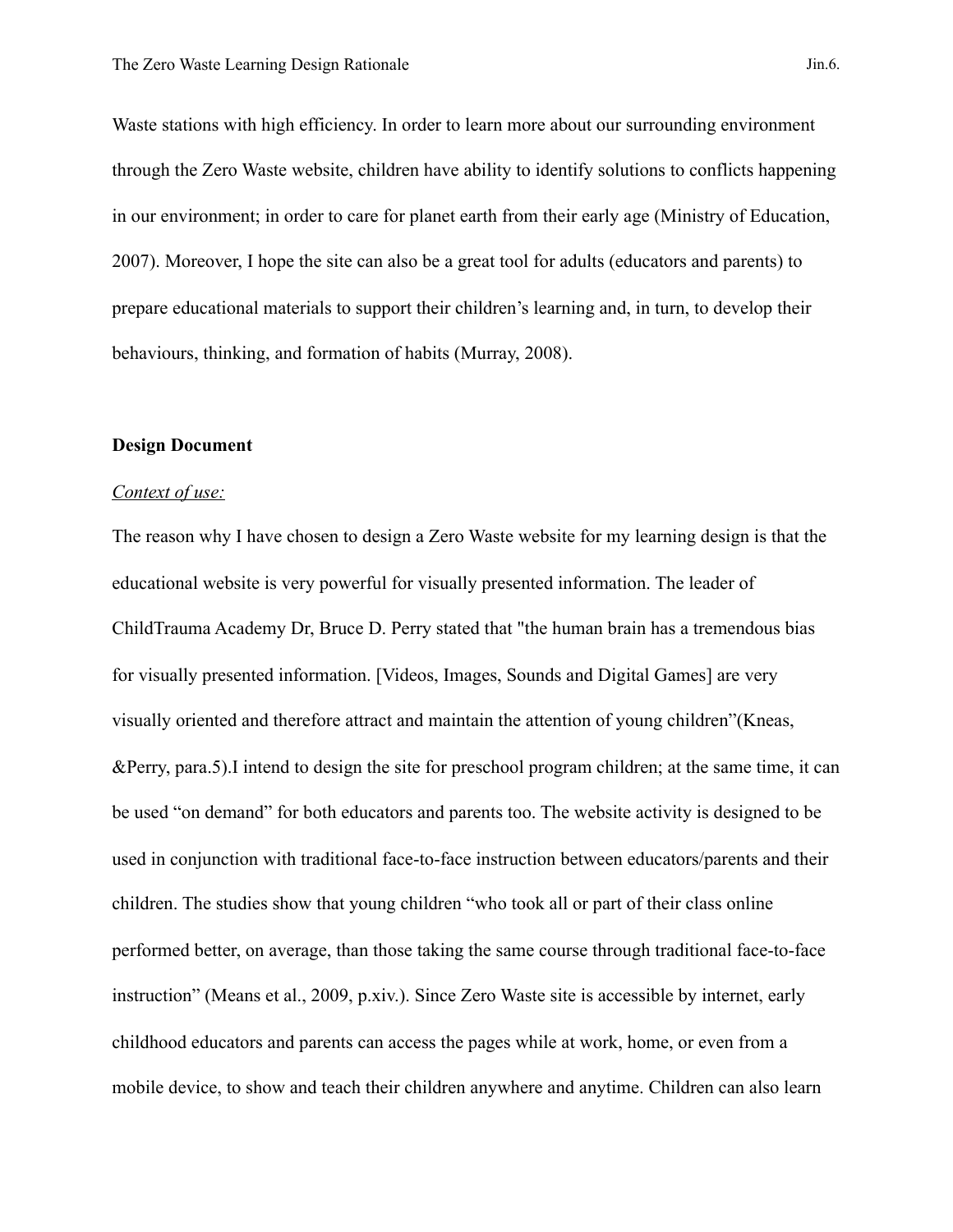about waste management and complete the tasks on their own through their parents' iPad and laptops outside the preschool class. The Zero Waste site provides text, images, videos and games to introduce kids how to recycle and compost garbage which is helpful and more easily to lead attention from young kids.

## *Technical details:*

#### Design Tools:

The Zero Waste site is created by both Wordpress and Adobe Dreamweaver, edited by HTML5, CSS and PhP. All the images and graphics are created and designed through Adobe Illustrator and Photoshop. All learning games were designed in Scratch. The Zero Waste site primarily focusses on one simple home page and is divided into four sections, such as Pre-Learning, Learning Begin, Learning Game, and Related Videos.

# Design Structure:

The **Home Page** of The Zero Waste site is very simple and easy to use, showing considerable respect for children and parents alike. The straightforward design, with its white space, bright colours, and background images, will immediately catch the eyes of the visitors (children and parents). The homepage is arranged in clear four sections, the overall styling is clean and consistent. This makes it easier for educators, parents, and children to see the content. Children can browse and navigate freely, while focusing on the four main sections: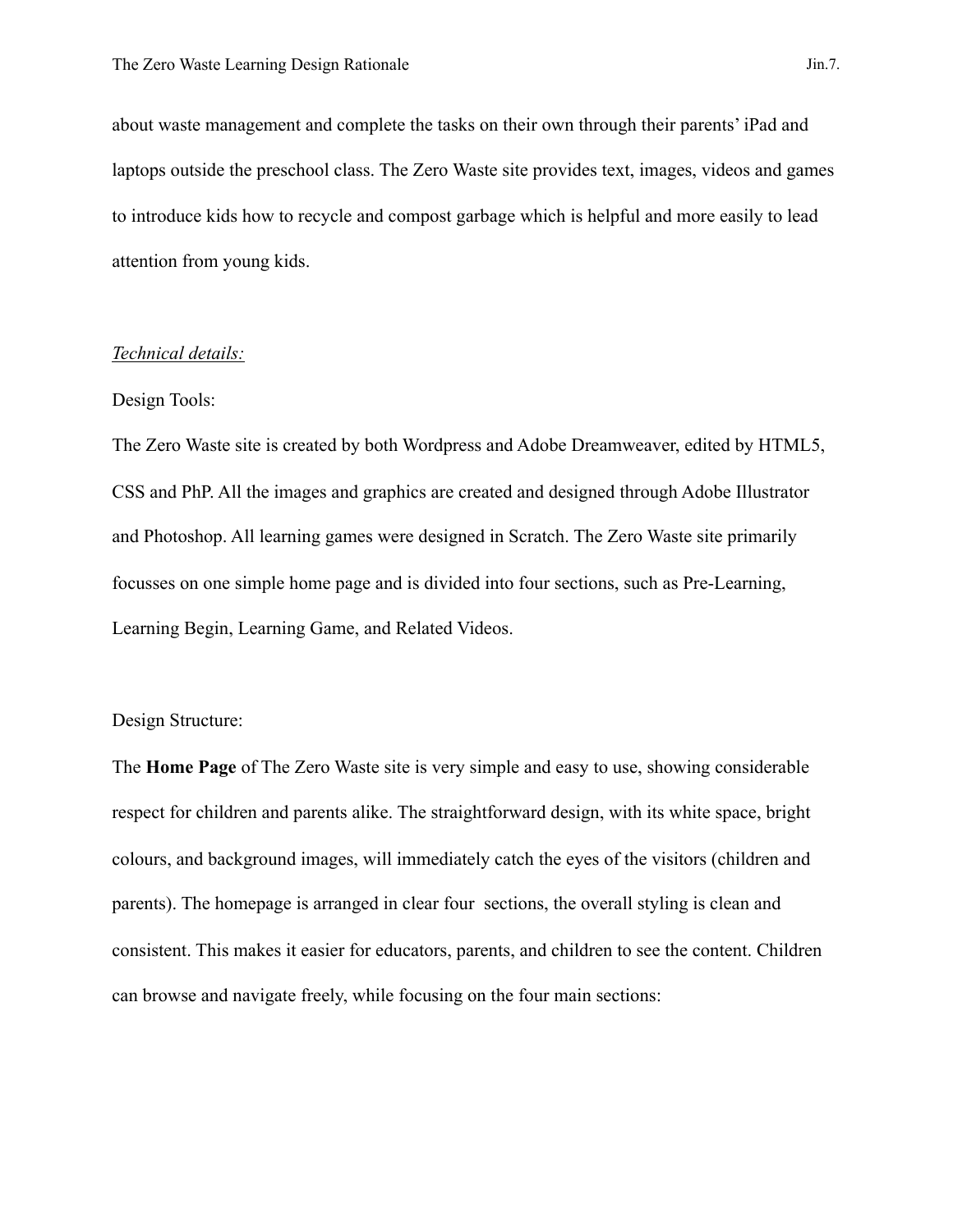**Pre-Learning Section** is a motivational section presenting detailed information on the SFU Sustainability plan through short text and videos. It generally serves as a brief introduction to children to show them about significance of recycling and problem of waste. Early childhood educators and parents explain the texts and show videos to children that can bring the general overview of what Zero Waste is and why we need to recycle and compost waste.

**Learning Begin Section** uses a variety of art materials for the tactile experiences and exploration of the children. Based on SFU Sustainability Zero Waste Strategic Plan, this site provides garbage bins in four main colours: green, blue, yellow, and black. After children click each garbage bin, they will be able to see image explanations of what type of garbage should go into each bin and what type of garbage should not go into each bin. In addition, they can learn through sight and easily remember visual details (Baker, 2015). The reason I'm replacing garbage and refundable bins with four stream stations is to educate young children to better manage the waste to increase diversion of waste from landfills, which can meet the goal of Metro Vancouver's targets Sustainability Strategic Plan.

Wenger et al.(2002) in their article, pointed out that the third principle of cultivating communities learning is to "invite different levels of participation" (p.55). Based on this principle, the **Learning Game Section** will be followed by three different levels, such as beginner, intermediate, and advanced, to encourages children to naturally to participated in learning development. In addition, children will have lots of fun and be involved while learning how to properly recycle waste. For beginner and intermediate levels, the games will ask the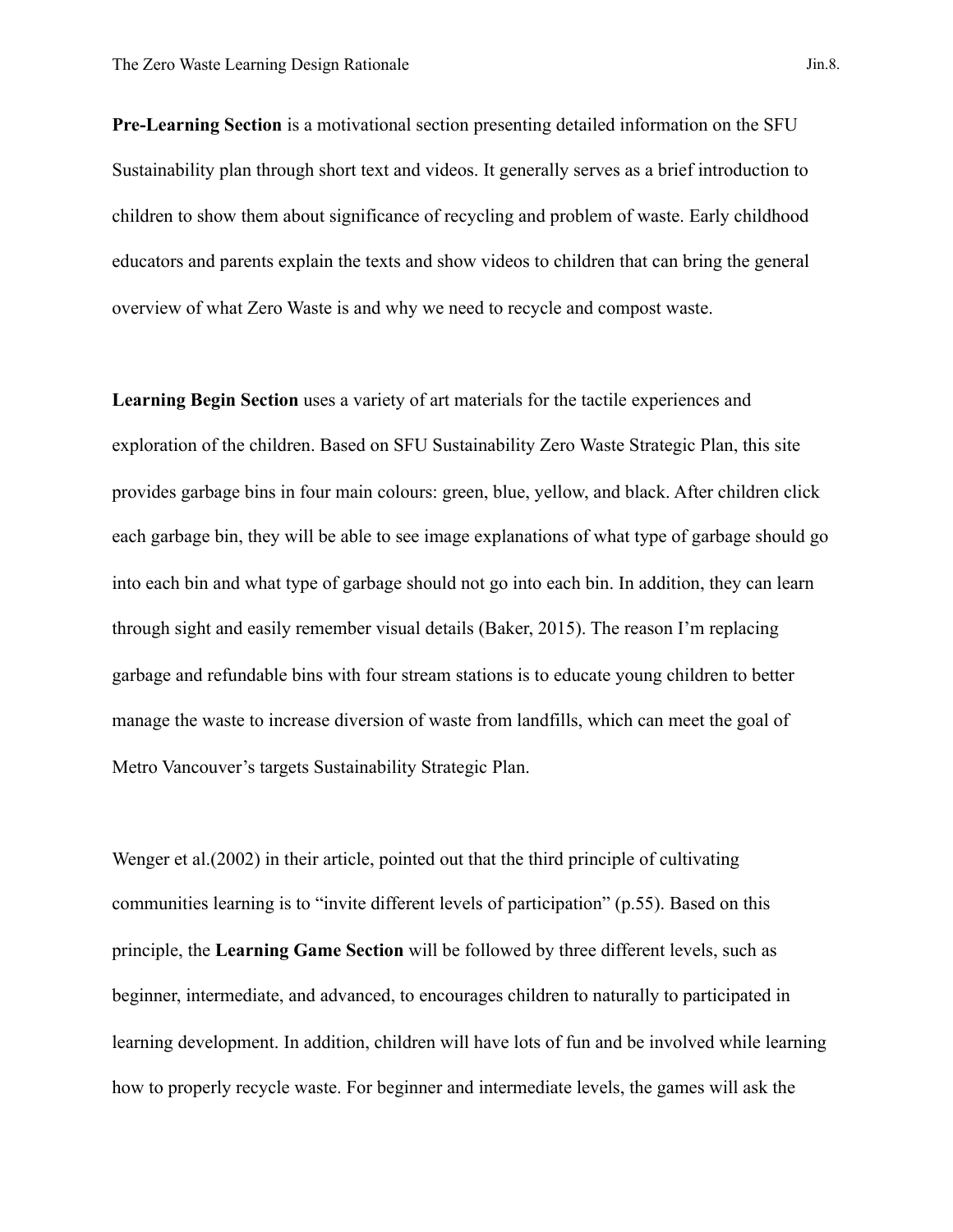children to sort the falling items into the correct garbage bin and catch the recyclables with their corresponding bins. Moreover, the game in the advanced level is based on Cinderella story and established the story line. During the storyline, I have set up few questions about recycling and the children have to be more careful to put items into the correct bins. As long as they put the right items into correct bins, the story will continue. This will assist children in developing advanced level understanding about recycling and composting in different situations. At the same time, educators can also use the game to examine young children about their learning process.

The **Related Videos Section** that I chosen for this site can help young children to deeply understand the reason why do we need to recycle and compost garbage. 3 - 5years old children are curious about everything, which leads to a lots of 'why' questions. The videos will be so important for encouraging them as learners and help them find answers for their questions.

In the end, **About Us Page** provides a detailed introduction of the Zero Waste website will include audiences and mission/goal of the site. Additionally, I also provided the contact information of the main administrator of this website and the contact forms for users (Early Childhood Educators and Parents), giving feedback and asking questions about my site. This design feature allows users to leave messages to reach the web administrator directly.

#### *Activity structure:*

Engaging young children in learning environments is a concern of early childhood educators. The Zero Waste site provides an individual preschool student an unique collaborative online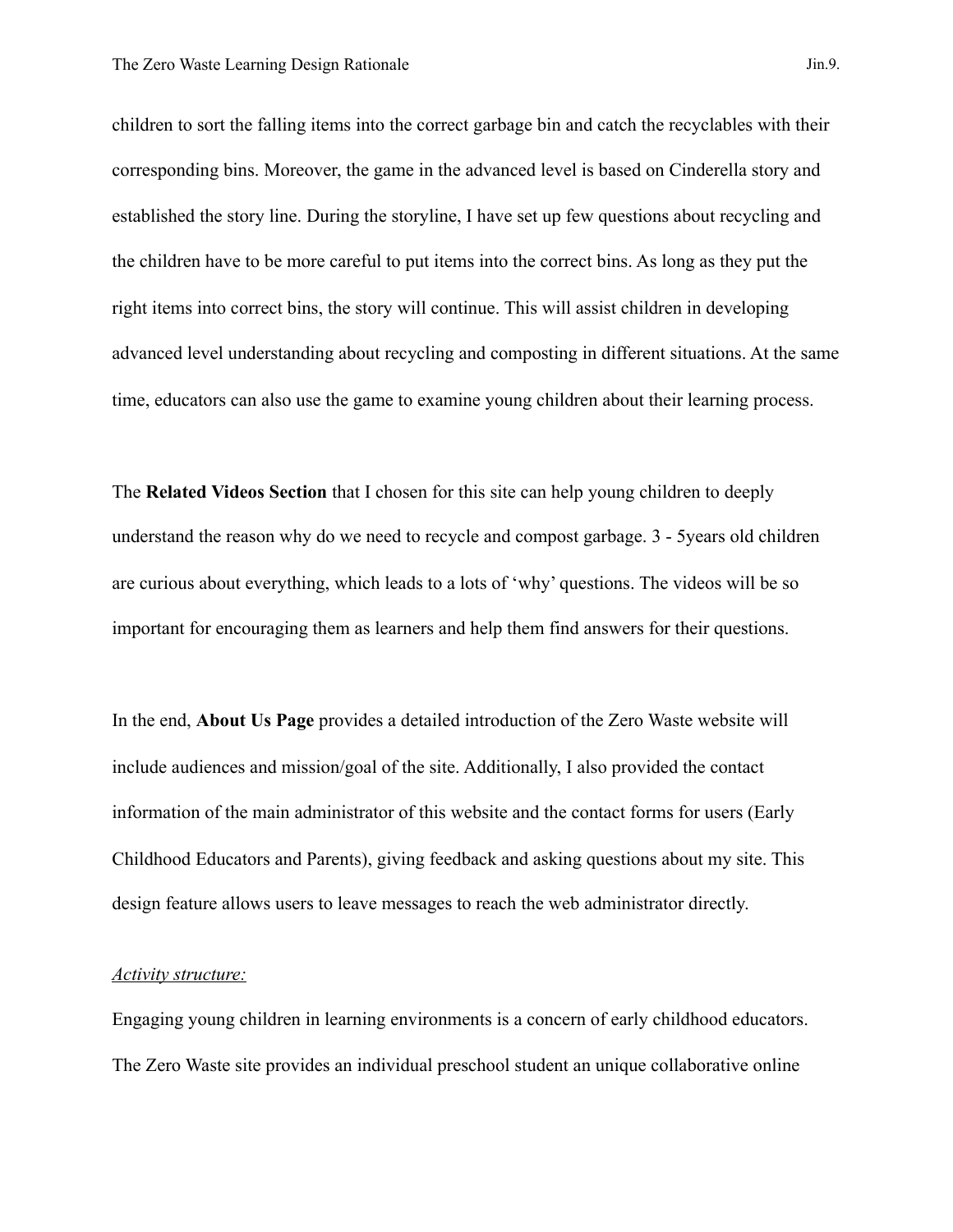learning environment. The activities, such as watching videos, reading image posts, and playing games, display the development of a new teaching structure. When children participate in learning through interaction, a more dynamic learning environment is created and knowledge construction freely takes place (John-Steiner & Mahn, 1996, p. 193-194). Young students learn through visual- verbal- vocal and then practice with new knowledge through gaming, thereby increasing the quality of their learning.

To sum up, the Zero Waste site has greatly ameliorated the way for 3-5 years old children participate in learning and gather knowledge. It is a digital learning tool within the educational environment and as the means of using children leisure learning practices to engage them in learning the educational curricula. All young children learn through seeing, hearing, and meaningful virtual experiences, which really constitute the cornerstone of quality early childhood education, leading children to learn about real society more easily while building correct habits. I believe that learning by doing and learning in collaboration can engage students in becoming active learners instead of passive learners.

## **Assessment**

The assessment of the Zero Waste website, as featured on the Learning Gaming Section, will focus on solving the described learning problem above. The Learning Gaming Section is the most important section in the site, since it can be highly motivating for young children and the truthful assessment of learning during kids play games (Gee, 2003). For beginner and intermediate levels, the games that I designed reflected on "back to basics", that clearly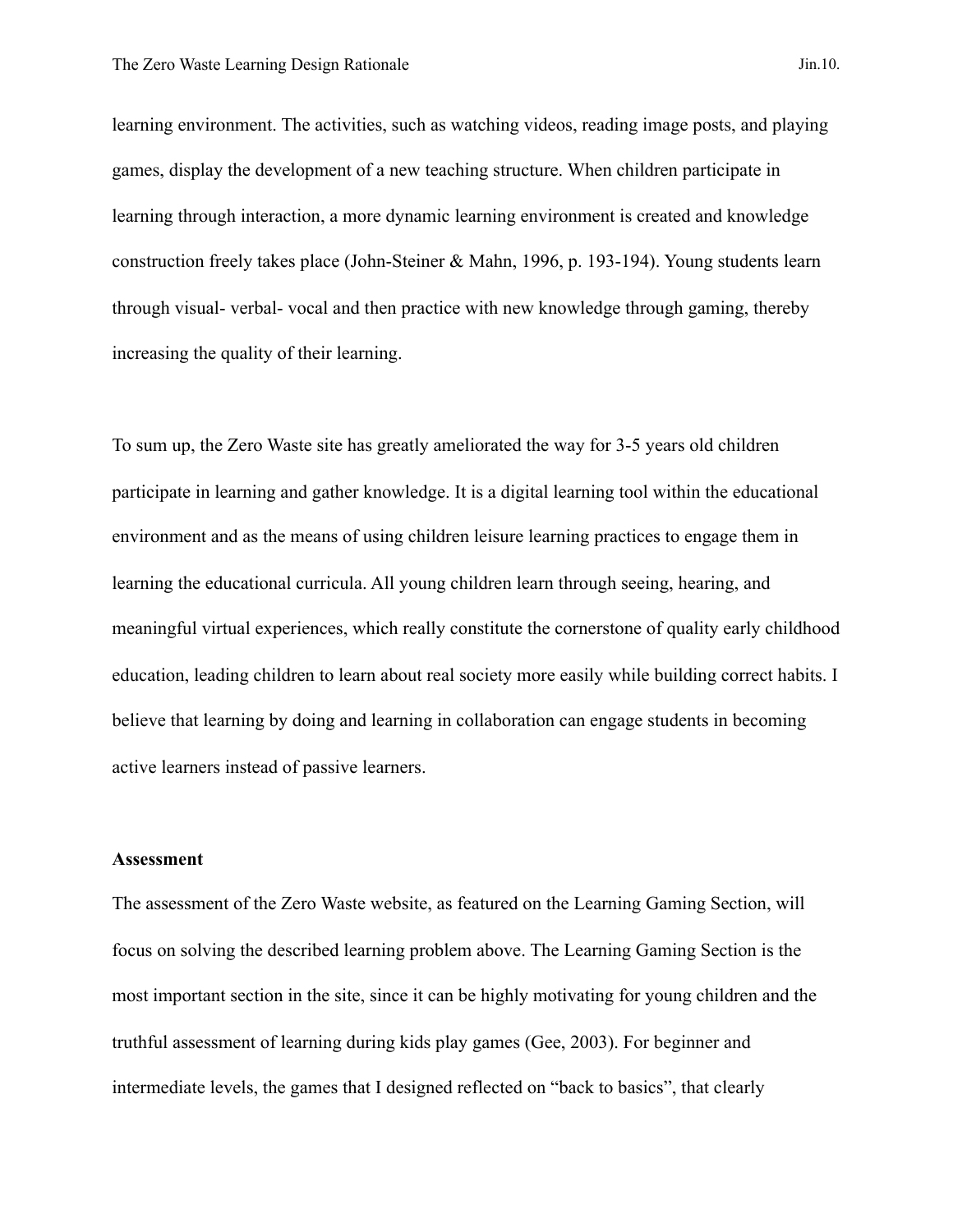emphasize to children the specification of the basics of Zero Waste. In the game, children will be asked to sort the falling items into the correct garbage bin and catch the recyclables with their corresponding bins. For example, among items bottles, paper, newspaper, plastic containers, aluminum cans and etc, what should be put in each of the four bins? Kids will get points based on their sorting, such as correct sorting: +10 points and incorrect sorting: -15 points. The features of games will help children gain virtual practice with knowledge from pervious Zero Waste sections; at the same time, educators and parents can examine how children understand waste management by looking at their points and analyzing how they solve the problems (Hannafin et al, 1997). Moreover, the game in the advanced level provides a sophisticated Cinderella storyline, which enables knowledge and skill required for higher-level understanding and performance (Hannafin et al, 1997, p.105). Children have to answer recycling questions to keep the storyline going. As long as they put right items into correct bins, the story will be continue. This will help kids to develop advanced level understanding about recycling and composting in different situation. "Grading" Rubric:

| Game Section                          | Guide                                                                                                                                                                                                                                                                                         | Assessment                                                                                                                                                                                                                                              | The Grading for Kids                                  |
|---------------------------------------|-----------------------------------------------------------------------------------------------------------------------------------------------------------------------------------------------------------------------------------------------------------------------------------------------|---------------------------------------------------------------------------------------------------------------------------------------------------------------------------------------------------------------------------------------------------------|-------------------------------------------------------|
| Beginner Level: SFU Recycling<br>Game | Use the arrow keys to sort the<br>falling items into the correct bins.<br>Sort as many as you can before<br>the song ends!<br>Recyclable Items: Paper, Card,<br>Glass, Plastic bottles, Food and<br>Garden Waste.<br><b>Non-Recyclable Items: plastic</b><br>bag, styrofoam cup, aerosol can. | Correct: $+10$ points.<br>Incorrect: -15 points.<br>This game is based on the Zero<br>Waste material that provided in<br>previous learning begin section.<br>Children will be assessed how<br>well they understand the Zero<br>Waste material by scores | Game over!<br>Your score is<br>Thank You for playing. |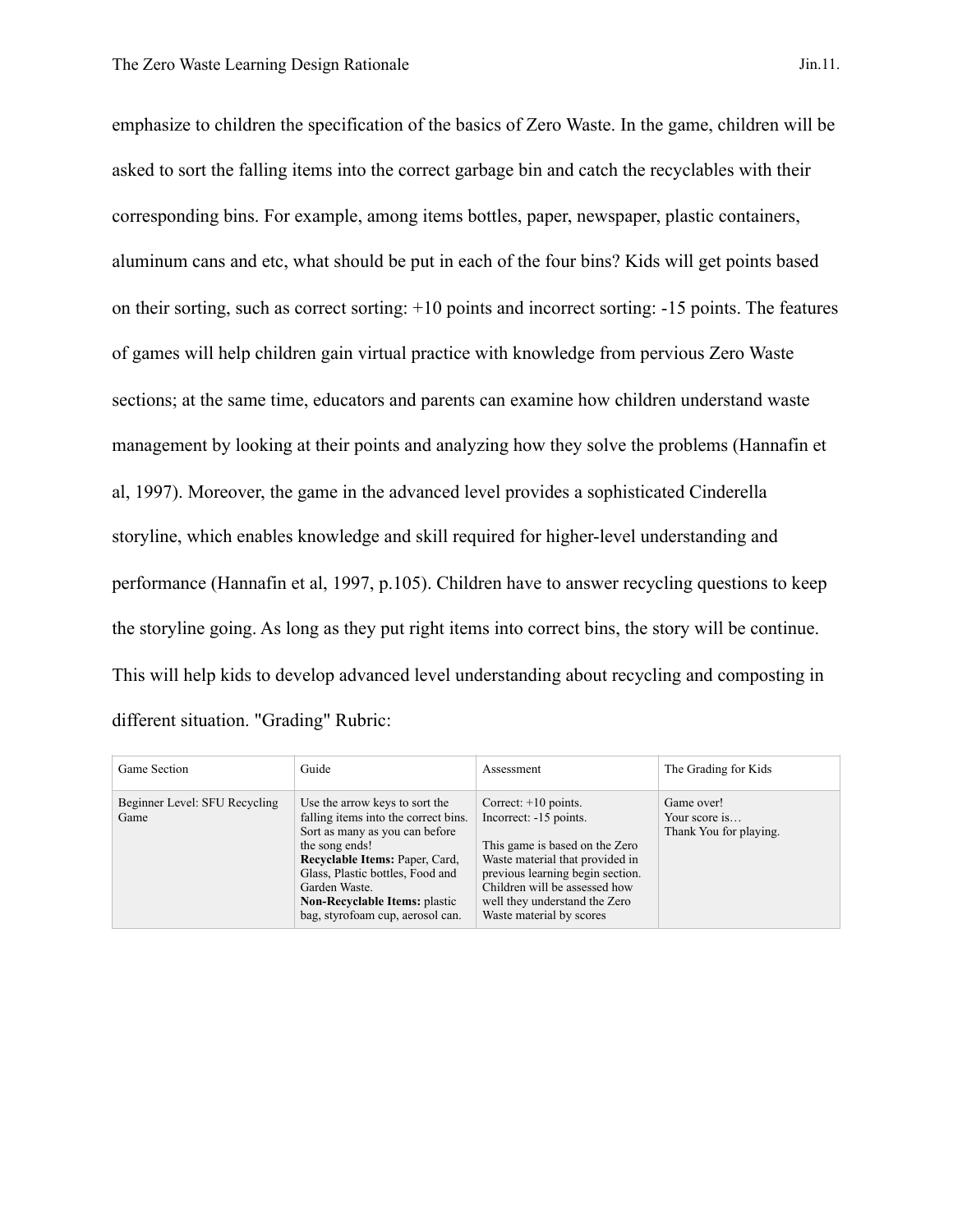| Intermediate Level: Recycling<br>Frenzy | Use the arrow keys to rotate the<br>recycling bins. Catch the<br>recyclables with their<br>corresponding bins, but be<br>careful not to put them in the<br>wrong bin or let them reach the<br>world! Press "m" to toggle music<br>on and off. (Note: for a<br>challenge, press "s" to turn off<br>the arrow and try sorting the<br>recyclables by memory!)<br>List of recyclables and bin<br>colours:<br><b>Food Scraps &amp; Compostables</b><br>Bin (Green)-Apple Core,<br>aluminum pie plate<br>Recyclables Bin(Blue)-Jar, glass<br>bottle (without label), Soda can,<br>soup can, flask<br>Mixed Paper Bin (Yellow)-<br>Newspaper, cardboard, milk<br>carton<br>Landfill Garbage Bin (Black)-<br>Plastic bottle (with label), yogurt<br>container, margarine tub | Kids only get one life when they<br>play this game; after all, we only<br>have one planet. If kids put<br>recyclable item into the wrong<br>bin. The game will be stopped<br>and then shows the highest score.<br>This game brings the recycling<br>into the real context and develops<br>basic Zero Waste material.<br>Students can replay the game all<br>the time. The comparing score<br>will show students' learning<br>development. | You Recycled<br>Things<br>The high score is<br>1999999999things have been<br>recycled in total. Click the world<br>to play again |
|-----------------------------------------|----------------------------------------------------------------------------------------------------------------------------------------------------------------------------------------------------------------------------------------------------------------------------------------------------------------------------------------------------------------------------------------------------------------------------------------------------------------------------------------------------------------------------------------------------------------------------------------------------------------------------------------------------------------------------------------------------------------------------------------------------------------------|-------------------------------------------------------------------------------------------------------------------------------------------------------------------------------------------------------------------------------------------------------------------------------------------------------------------------------------------------------------------------------------------------------------------------------------------|----------------------------------------------------------------------------------------------------------------------------------|
| Advanced Level: Recycling<br>Princess   | This game is based on Cinderella<br>story. Cinderella has to complete<br>each level recycling requirement<br>to keep the story goes on.                                                                                                                                                                                                                                                                                                                                                                                                                                                                                                                                                                                                                              | This game enabling knowledge<br>and skill are requisite to higher-<br>level understanding and<br>performance of the concept of<br>Zero Waste.<br>Students have to succeed<br>complete all the requirements<br>(drag right garbage to correct<br>bins) in order to run through the<br>game.                                                                                                                                                | Princess and Prince dance<br>together and they lived happily<br>ever after<br>The end.<br>Replay!                                |

By end of each game, the grading rubric will be well-received by kids. Thus, the basic gaming concept from the Zero Waste site simple and positive, which guide and encourage children to understand or solve problems; in turn to, build good habits.

# **Conclusion**

The Zero Waste website, is an effort to address the learning problem of understanding SFU Sustainability waste management and 4-stream Zero Waste stations for 3 - 5 years old children who are in the SFUChildcare Society preschool program. It is more than important for them to learn about composing and recycling. In fact, I'd say it is imperative! Today's children are not really informed in the classroom about significant topics such as recycling. The Zero Waste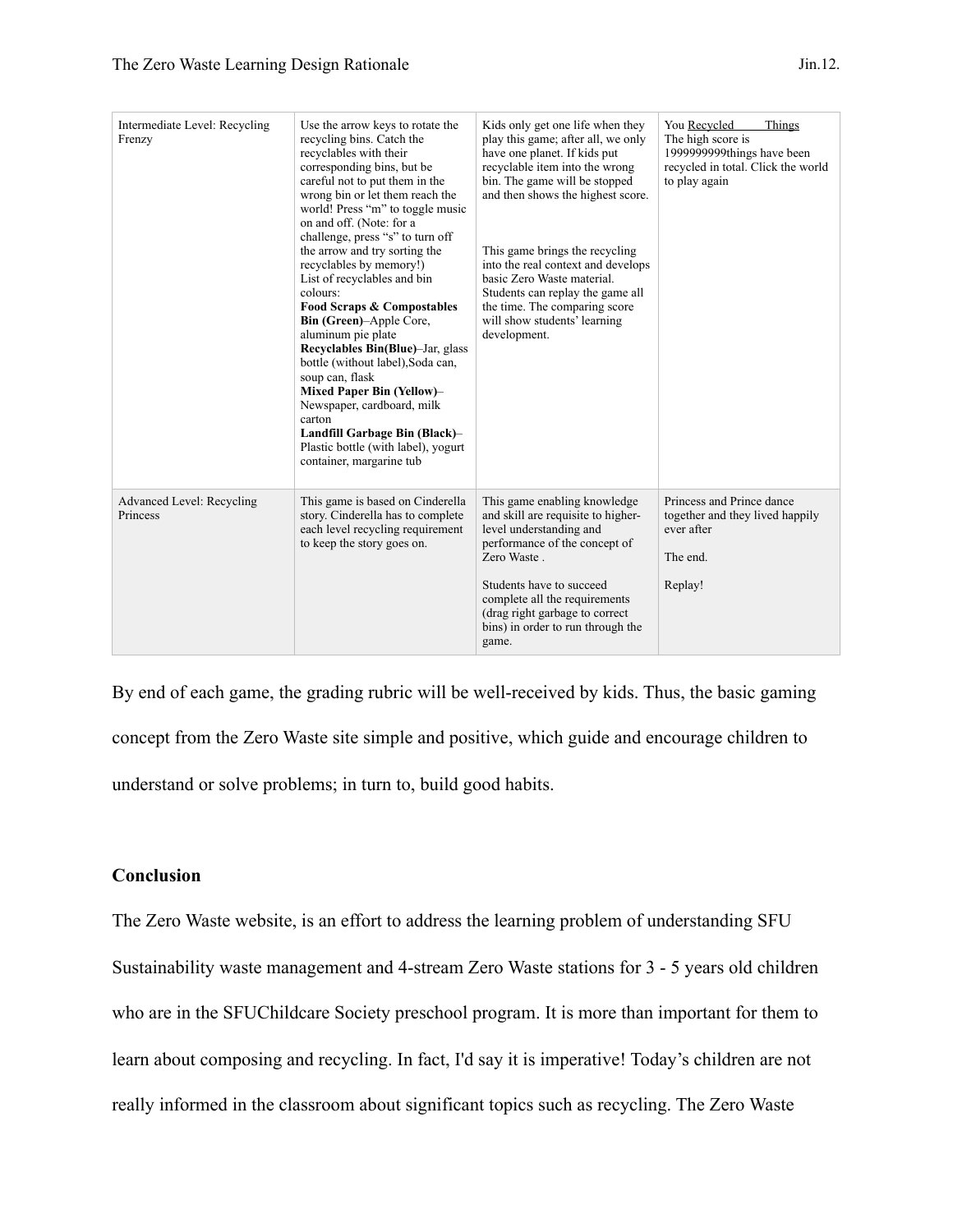website as an informal learning tool to capabilities to support preschool kids learning (Hannafin et al, 1997). The impact could be great if children are taught at an early age about recycling and composing that could impact their well-being on the planet, so that they can grow up with an awareness about waste and the ingrained good habits.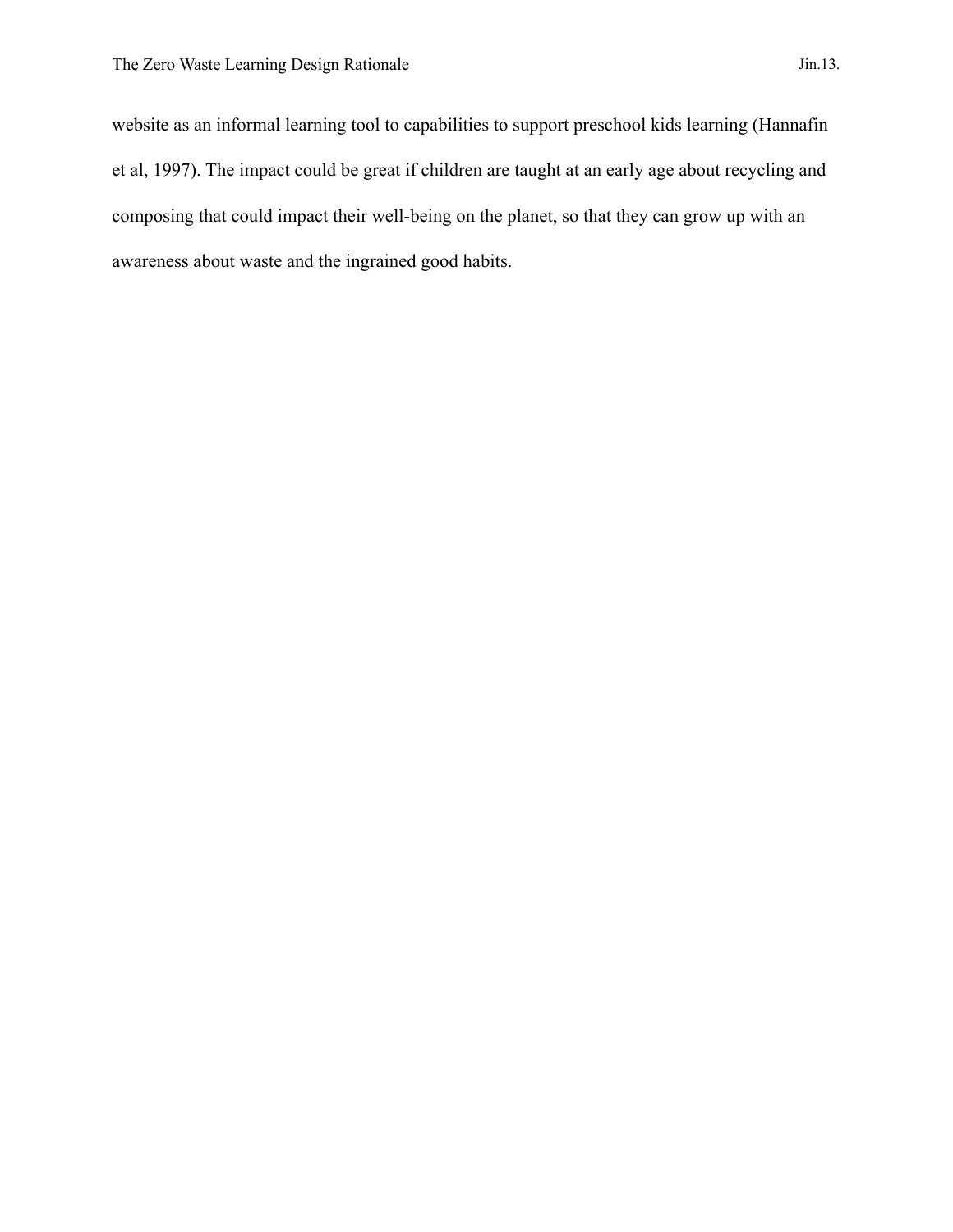# References

- AbilityPath.org (n.d.).Children's learning style. In *Learning & Schools.* Retrieved November 20, [2015, from http://www.abilitypath.org/areas-of-development/learning--schools/learning](http://www.abilitypath.org/areas-of-development/learning--schools/learning-and-teaching-styles/articles/childrens-learning-styles.html?referrer=https://www.google.ca/#sthash.ecFzyPg0.dpuf)and-teaching-styles/articles/childrens-learning-styles.html?referrer=https:// www.google.ca/#sthash.ecFzyPg0.dpuf
- Baker, F. (2015). Learning styles in children. *Kidspot.* Retrieved November 18, 2015, from [http://www.kidspot.com.au/school/primary/learning-and-behaviour/learning-styles-in](http://www.kidspot.com.au/school/primary/learning-and-behaviour/learning-styles-in-children)children
- Bransford, J., Brown, A., & Cocking, R. (2000). *How people learn: Mind, brain, experience, and school.* Washington, DC: National Research Council. Retrieved from http:// [www.colorado.edu/MCDB/LearningBiology/readings/How-people-learn.pdf](http://www.colorado.edu/MCDB/LearningBiology/readings/How-people-learn.pdf).
- Chalmin, P., Gaillochet, C., (2009). FromWaste to Resource: an Abstract of World Waste Survey 2009. Retrieved from. http://www.veolia-environmentalservices.com/ veolia/ressources/ files/1/927,753,Abstract\_2009\_GB-1.pdf.
- Elliott, S. (2010). Essential, not optional: education for sustainability in early childhood centres. *Childcare Information Exchange, March/April.*
- Ganea, P.A., Pickard, M.B., & Deloache, J.S.(2008). Transfer between picture books and the real world by very young children. *Journal of Cognition and Development*. 2008 (9) : 46–66.
- Gee, J.P. (2003). What Video Games Have to Teach Us About Learning and Literacy. *ACM Computers in Entertainment. 1(1), 1-4*
- Giljum, S., Lutz, C., Jungnitz, A., Bruckner, M., & Hinterberger, F. (2008). Global Dimensions of European Natural Resource Use; First Results from the Global Resource Accounting Model (GRAM). *Sustainable Europe Research Institute (SERI) and Institute for Economic Structures Research (GWS).* Retrieved from http://www.petre.org.uk/pdf/ [Giljum%20et%20al\\_GRAMresults\\_petrE.pdf.](http://www.petre.org.uk/pdf/Giljum%20et%20al_GRAMresults_petrE.pdf)
- Hannafin, M. J., Hannafin, K. M., Land, S. M., & Oliver, K. (1997). Grounded practice and the design of constructivist learning environment. *Educational Technology Research and Development*, 45(3), 101–117.
- John-Steiner, V., & Mahn, H. (1996). Sociocultural approaches to learning and development: A Vygotskian framework. *Educational Psychologist*, 31(3-4), 191-206.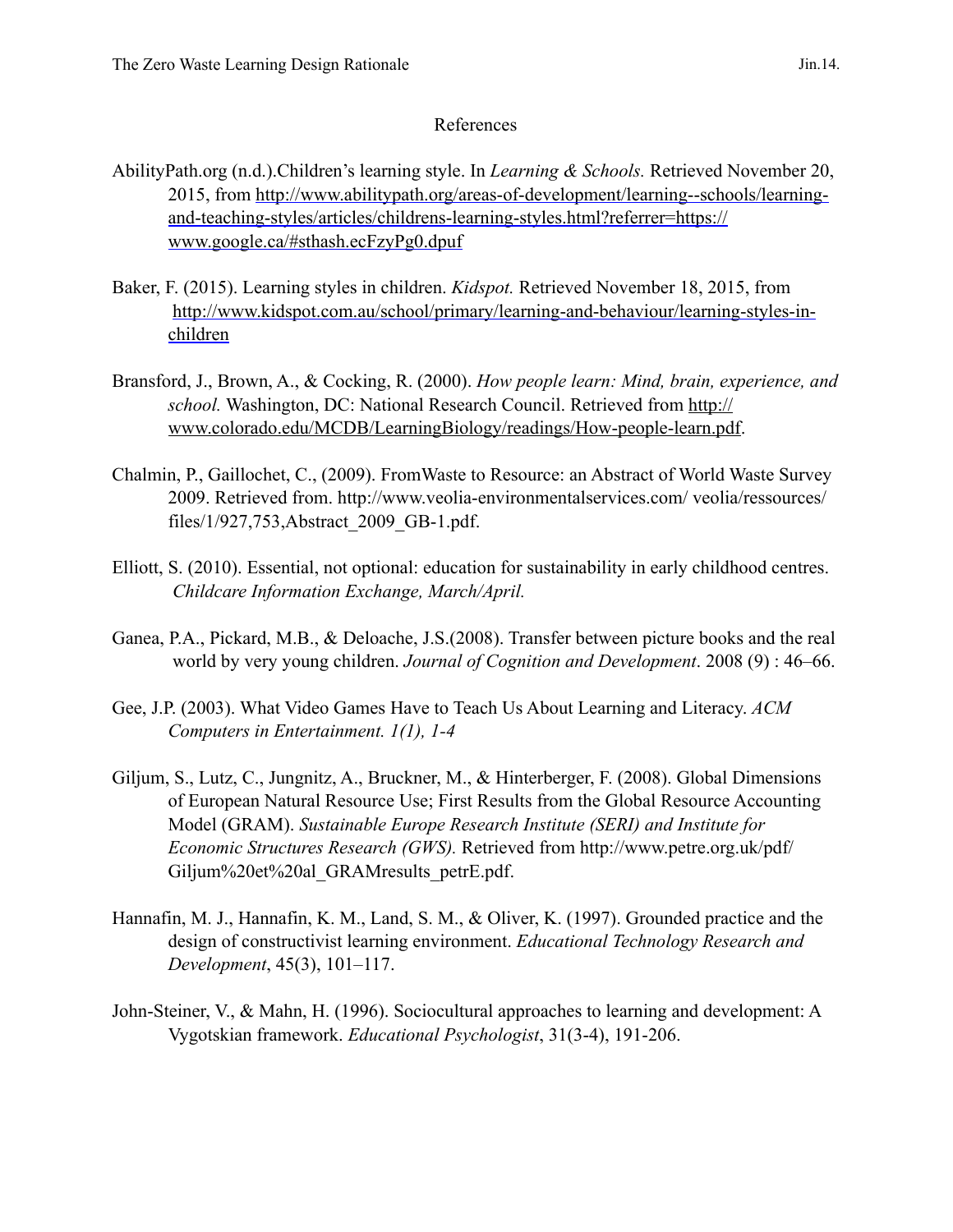- Kneas, K.M., &Perry, B.D. (n.d.). Using technology in the early childhood classroom. *Scholastic open a world of possible Teacher.* Retrieved November 15, 2015, from http:// [teacher.scholastic.com/professional/bruceperry/using\\_technology.htm](http://teacher.scholastic.com/professional/bruceperry/using_technology.htm)
- Means, B., Toyama, Y., Murphy, R., Bakia, M., & Jones, K. (2010). Evaluation of Evidence-Based Practices in Online Learning: A Meta-Analysis and Review of Online Learning Studies. *U.S. Department of Education.* Retrieved November 15, 2015,from https:// www2.ed.gov/rschstat/eval/tech/evidence-based-practices/finalreport.pdf
- Murray, J. P. (2008). Media violence: The effects are both real and strong. *American Behavioral Scientist*, 51, 1212-1230.
- Ministry of Education.Ontario. (2007). *Early learning for every child today: A framework for Ontario early childhood settings (ELECT)*. Best Start Expert Panel on Early Learning. [Toronto. Retrieved from http://www.edu.gov.on.ca/childcare/oelf/continuum/](http://www.edu.gov.on.ca/childcare/oelf/continuum/continuum.pdf) continuum.pdf.
- Papadimitriou, M. (1997). The Impact Images Have on Children' s Learning in Hypermedia Environment. *Hypermedia in Education*. Retrieved November 20, 2015, from http:// [www.pauldowling.me/studentswork/papadimitriou/Hypermedia\\_images.pdf](http://www.pauldowling.me/studentswork/papadimitriou/Hypermedia_images.pdf)

Prensky, M.(2001). Digital natives, digital immigrants. *On the Horizon,* 9(5), 1-8

- Simon Fraser University. (n.d.). Zero Waste. In *Sustainability*. Retrieved November 20, 2015, from <https://www.sfu.ca/sustainability/zerowaste.html>
- Shekdar, A.V. (2009). Sustainable solid waste management: an integrated approach for Asian countries. Waste Management. 29 (4), 1438 - 1448.

Vancouver Debates Zero Waste.(2009). *Solid Waste & Recycling* (14) 5. ProQuest pg.7.

Wenger, E., McDermott, R., & Synder,W. (2002). *Cultivating Communities of Practice*. Boston: Harvard Business School Press.